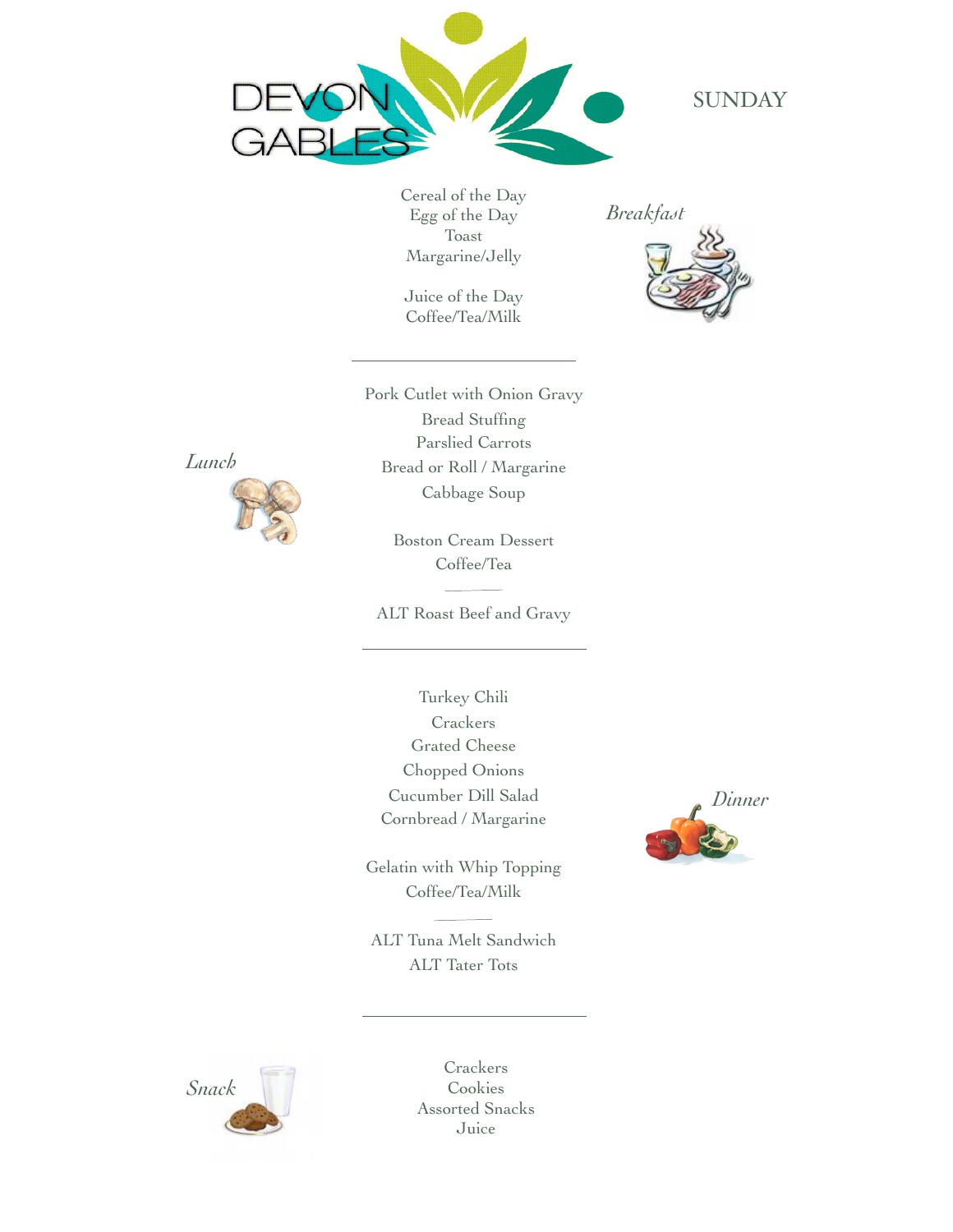

# **MONDAY**

Cereal of the Day Waffles Breakfast Meat

Juice of the Day Coffee/Tea/Milk







Pepper Steak Seasoned Rice Buttered Corn Bread or Roll / Margarine Split Pea Soup

> Mousse Coffee/Tea

ALT Herb Baked Chicken

Minestone Soup **Crackers** Krab Cake Sandwich Lettuce and Tomatoes Tartar Sauce Creamy Coleslaw

Fresh Fruit in Season Coffee/Tea/Milk

ALT Polish Sausage ALT Skillet Fried Potatoes



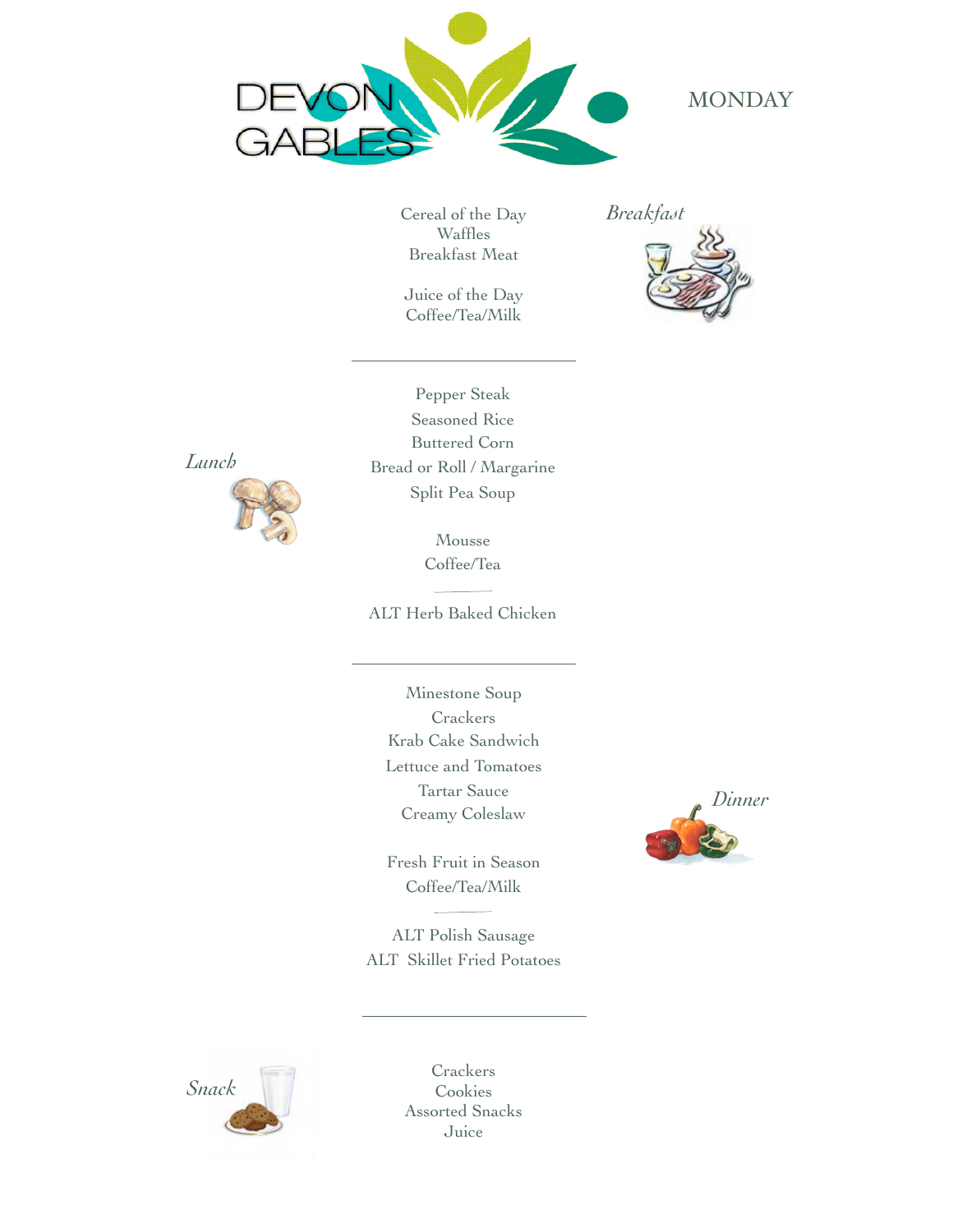

### TUESDAY

Cereal of the Day Scrambled Eggs Toast Margarine /Jelly

Juice of the Day Coffee/Tea/Milk

*Breakfast*





Fried Chicken Mashed Potatoes Gravy Green Beans and Mushrooms Biscuit Margarine Vegetable soup

Peaches and Cream Dessert Coffee/Tea

ALT Beef Liver and Onions

Ham Fettuccine Mixed Green Salad Bread or Roll / Margarine

> Ice Cream Coffee/Tea/Milk

ALT Cottage Cheese and Fruit Plate ALT Muffin/Margarine



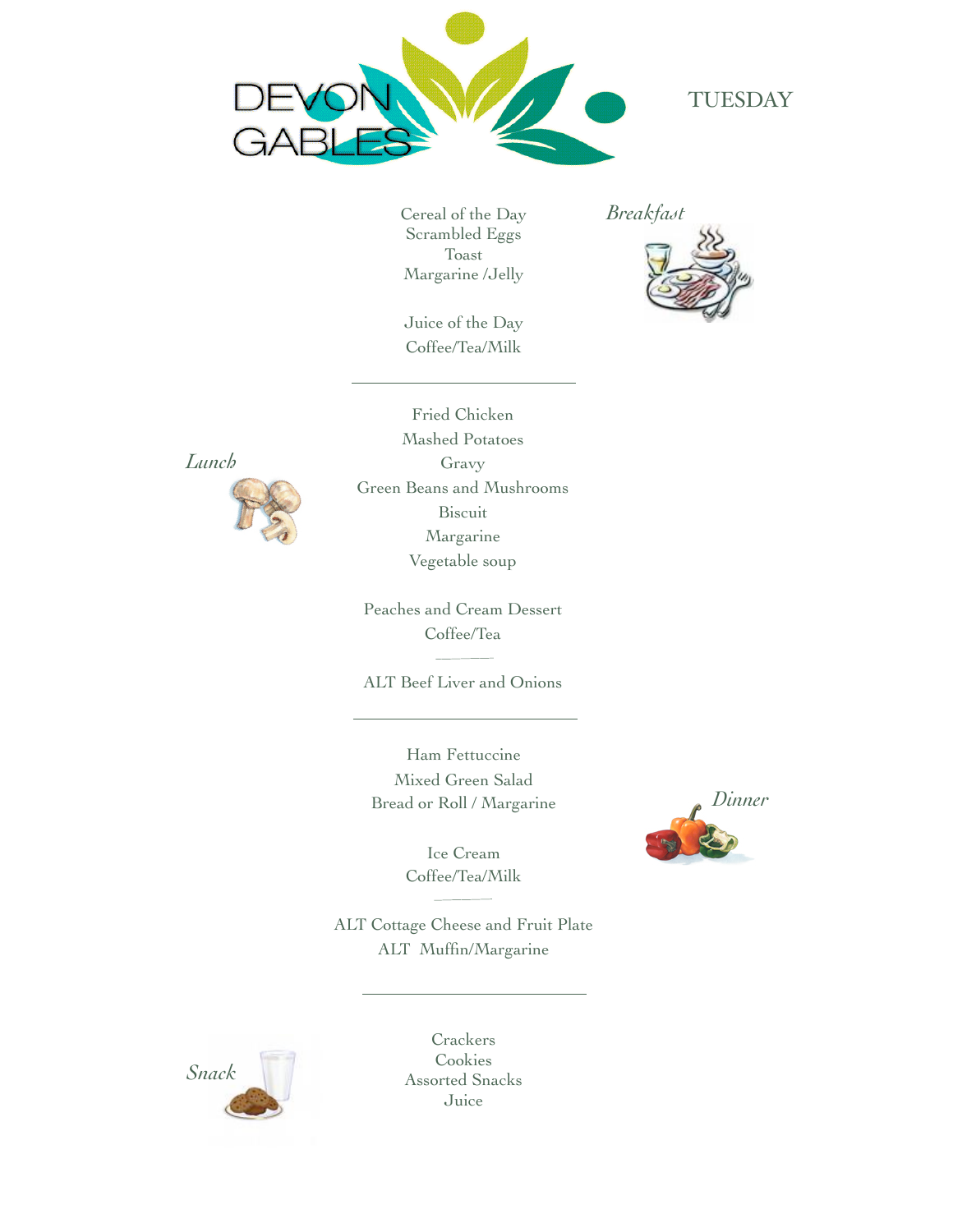

# WEDNESDAY

Cereal of the Day Egg of the Day Donut Seasonal Fresh Fruit

Juice of the Day Coffee/Tea/Milk





Catsup Glazed Meat Loaf Baked Sweet Potato Broccoli Bread or Roll / Margarine Cream of Celery Soup



ALT Chicken Parmesan with Sauce Seasoned Noodles

Breaded Baked Fish Rice Pilaf Zucchini and Tomatoes Bread or Roll/ Margarine

> Baked Custard Coffee/Tea/Milk

ALT Tortellini Casserole





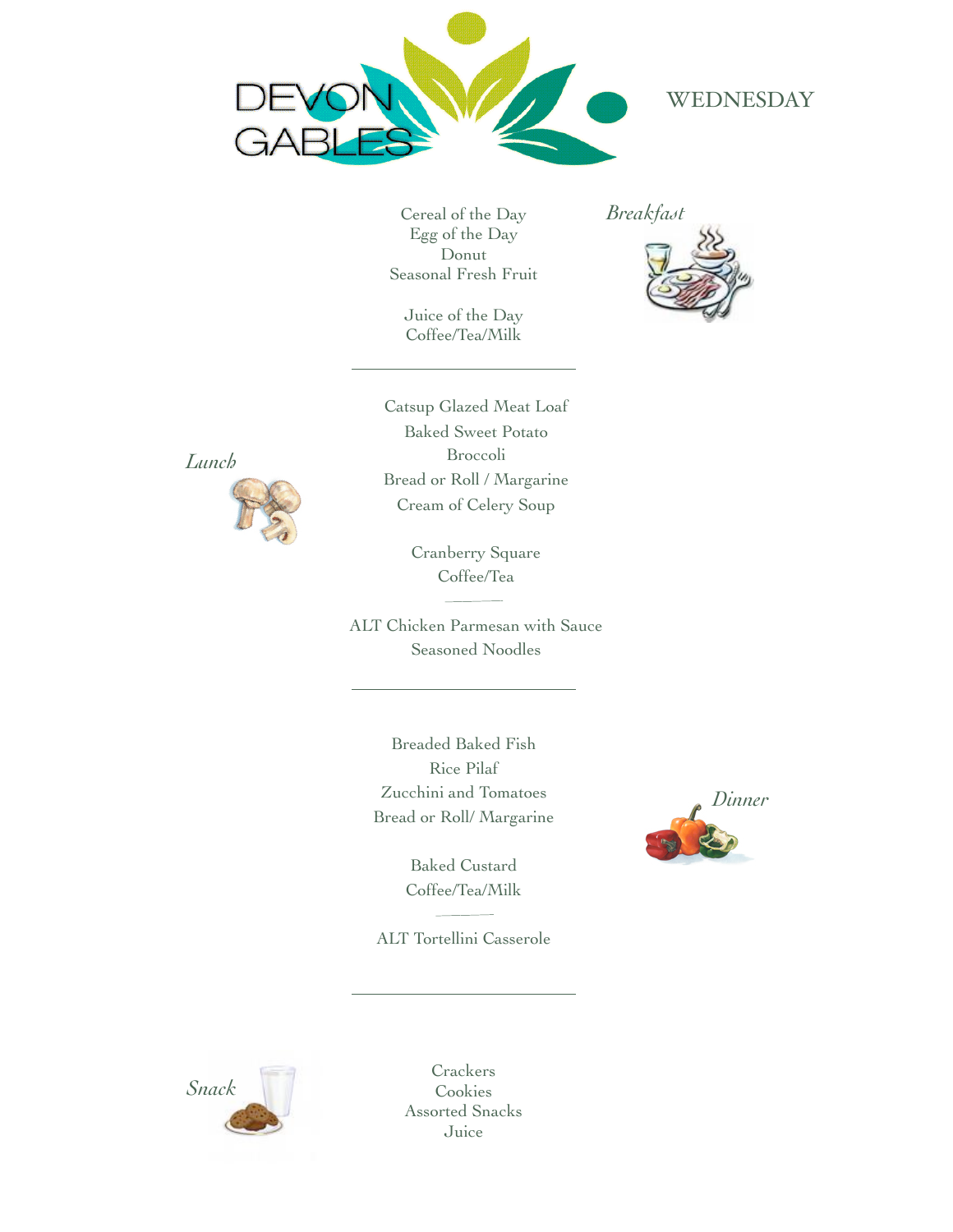

### THURSDAY

Cereal of the Day Ham and Cheese Omelet Toast Margarine/Jelly

> Juice of the Day Coffee/Tea/Milk







Roast Turkey Gravy Oven Roasted Red Potatoes Peas Bread or Roll/Margarine Chicken Noodle Soup

> Pumpkin Pie Coffee/Tea

ALT Roast Beef

Vegetable Lasagna Tossed Salad Garlic Bread

Orange Bar Coffee/Tea/Milk

ALT Tri-Salad Plate ALT Bread or Roll/Margarine



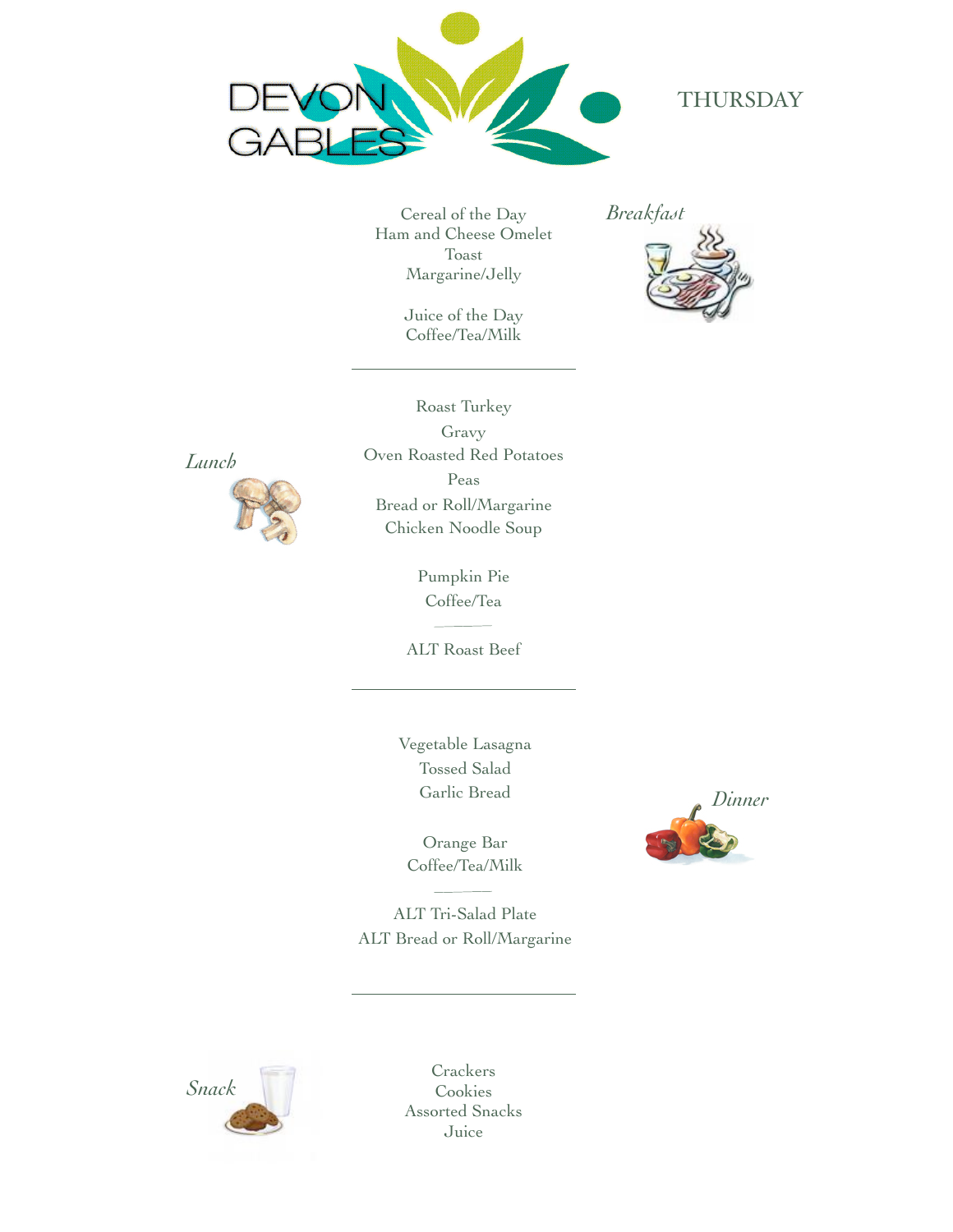

FRIDAY

Cereal of the Day Blueberry Pancakes Breakfast Meat

Juice of the Day Coffee/Tea/Milk





Braised Beef Tips Parslied Noodles Seasoned Spinach Bread or Roll/Margarine Potato Soup

> Ambrosia Coffee/Tea

ALT Breaded Fish

Chicken Nuggets Dipping Sauce French Fries Marinated Garden Salad Bread or Roll/Margarine



Lemon Cookie Coffee/Tea/Milk

ALT Beef and Macaroni Casserole